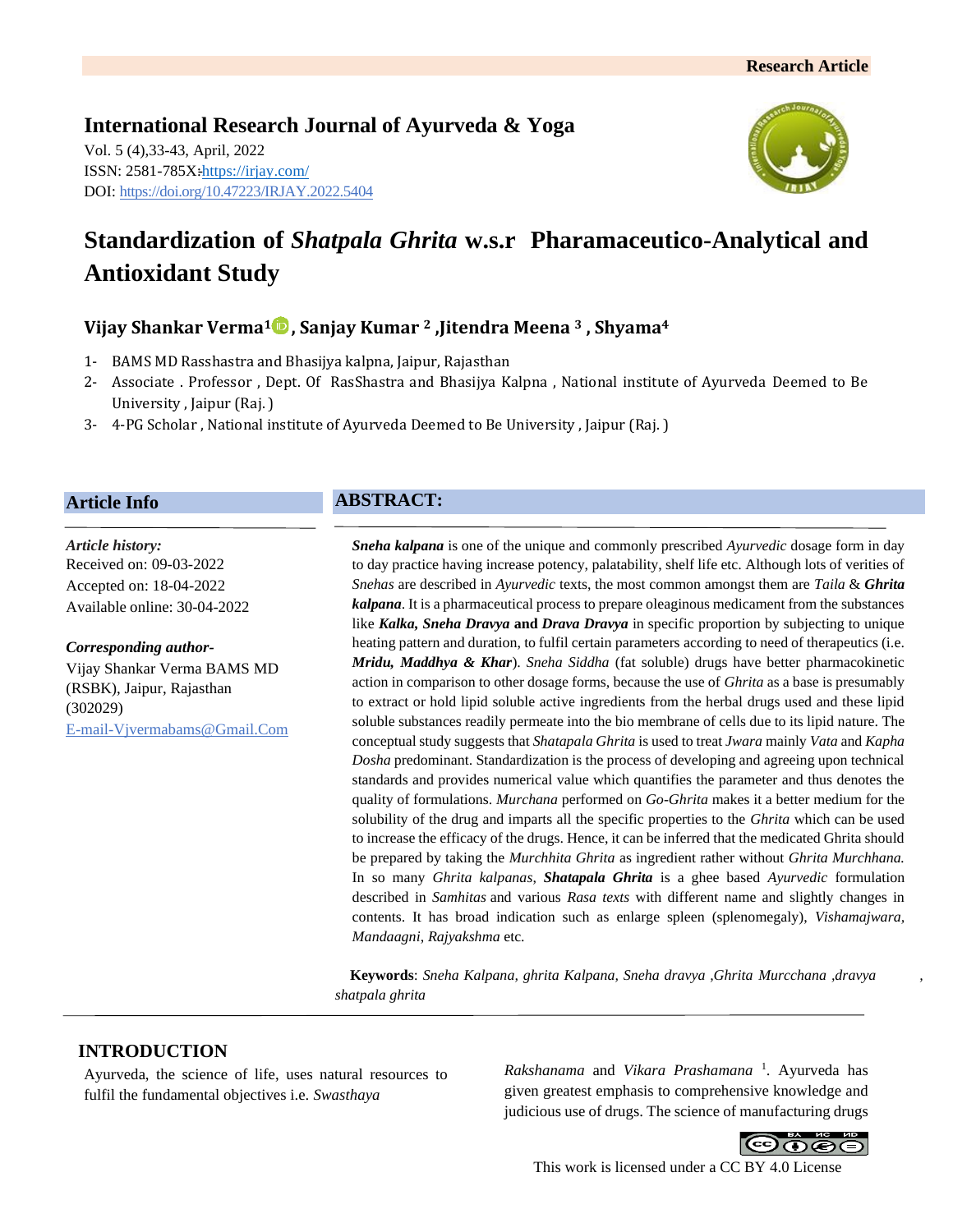is divided into two branches viz. *Rasa Shastra & Bhaishajya Kalpana*. *Bhaishajya Kalpana* comprises of two words- Bhaishajya and Kalpana. Bhaishajya means drug and Kalpana means preparation. *Bhaishajya* in accordance with time and requirement has flourished with different modulations. Kalpana is to carry out the preparation in proper order to enhance the therapeutic potency of the drugs. In *Bhaisajya Kalpana* there are two types of *Kalpana*- Primary *Kalpana* (*Panchavidha Kasaya Kalpana*) and Secondary Kalpana (developed from primary Kalpana). *Panchavidha Kasaya Kalpanas* are the Basic Kalpana viz. *Swarasa, Kalka, Kwatha, Hima & Phanta. Acharya Charaka* has mentioned *Panchvidha Kasaya Kalpana* for the first time2 . These are the basic pharmaceutical preparations described in Ayurvedic Pharmaceutics and used since ancient times in some or other form to treat various diseases. Thus, in this way these different dosage forms are serving human by fulfilling the aim of Ayurveda to keep human being healthy additionally, enhancing the quality of life. The drug having quality to produce Arogya is the best drug as per ancient Acharyas. Keeping this viewpoint in the mind a number of preparations known as secondary *Kalpanas* have been derived from these five basic preparations e.g. *Asavarishta, Lepa, Churna, Vati, Sneha Kalpana*, etc.

*Shatapala Ghrita* is a *Ghrita* based Ayurvedic formulation described in *Samhitas*<sup>7,8</sup> and various Rasa Shastra texts<sup>9,10</sup> with different name and slightly change in its contents. It has broad indication for a variety of diseases such as enlarged spleen (spleenomegaly), *Vishamajwara, Mandaagni<sup>11</sup>, Rajyakshma* etc. Therefore, considering the wide array of therapeutic activity of *Shatpala Ghrita*, in the present study it has been decided to standardize and analyze the antioxidant activity.

#### **Need Of Study**

Till date no studies have been carried out on this formulation viz. *Shatapala Ghrita*. Therefore, standard parameters are not available for assurance of quality of the *Shatapala Ghrita* formulation. Hence, to establish the quality of the formulations with an eye on standardization physico-chemical evaluation as well as antioxidant activity of the prepared formulation is also necessary. Considering all these facts present study entitled "*A Study on Standardization of Shatapala Ghrita W.S.R to Pharmaceutico-Analytical and Antioxidant Activity*" has been planned.

# **AIMS AND OBJECTIVES**

1-To compile the literary review regarding *Sneha Kalpana* wsr to *Shatapala Ghrita*.

2-To prepare *Shatapala Ghrita* as per textual guidelines.

3-To develop SOP & SMP for *Shatapala Ghrita.*

4-To analyze the prepared samples as per standard parameter laid down in API.

5-To analyze the antioxidant activity of prepared samples of *Shatapala Ghrita*.

# **MATERIALS & METHODS**

The study was carried out in three different stages. 1-Pharmaceutical Study 2-Analytical Study 3-Antioxidant Activity

# **Collection Of Raw Drug**

All the raw materials were procured from the pharmacy of National Institute of Ayurveda, Jaipur. The physical impurities were removed from the herbal drugs, and they were dried and made into a coarse powder to use for the pharmacognostical study. Three samples of *Shatpala Ghrita* were prepared in the Dept. of Rasa Shastra and Bhaishajya Kalpana laboratory, National Institute of Ayurveda, Jaipur. *Shatpala Ghrita* was prepared as per the classical reference of *Yogaratnakar & Bhaishajya Ratnawali*. A physicochemical analysis and antioxidant study of the final product was conducted at Drug Testing Laboratory, Department of Rasa Shastra and Bhaishajya Kalpana, National Institute of Ayurveda, Jaipur and Ayush approved S.R. LABS Pratapnagar Jaipur.

## **Method Of Preparation Of** *Shatpala Ghrita*

## *Murcchna Of Ghrita*

#### Preparation of *Ghrita Murchhana* Reference : *Bhaishajya Ratnavali<sup>12</sup>*

Principle : *Sneha Paka*Equipments : Pounding instrument, Grinder, spatula, Thermometer, Gas stove, Stainless steel vessel with 40 ltr capacity(40 cm diameter and 32 cm depth) for Sneha paka, measuring cylinder, clean cotton cloth, PET jar.Table No 1. Showing Ingredients of *Ghrita Murchana*

2 – 7 drugs mentioned in Table no. 1 were cleaned properly and made into coarse powder separately and is added *Matulunga Nimbu Swarasa* (obtained by cleaned-cut pieces of *Matulunga Nimbu* by squeezing it) mixed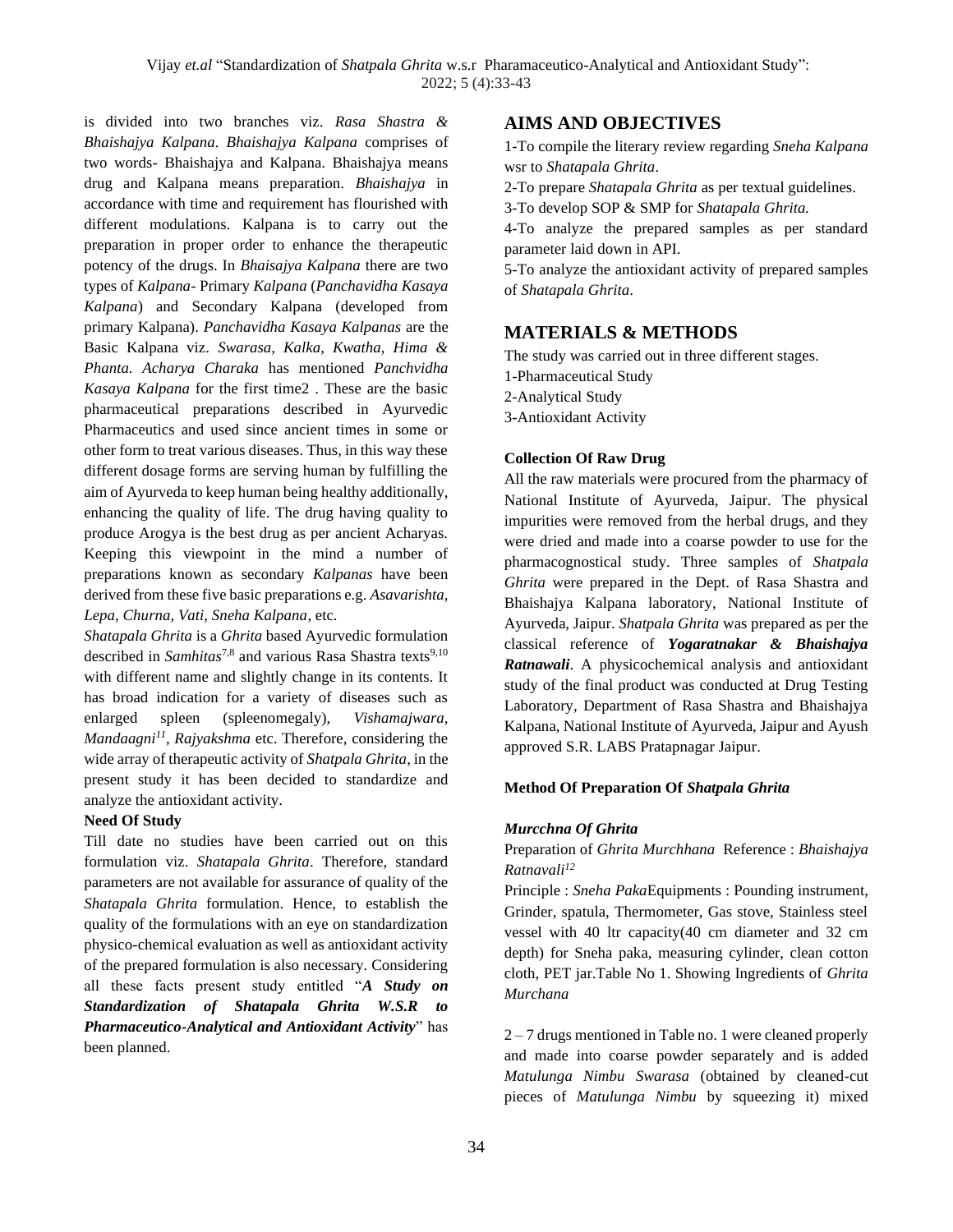properly, finally small quantity of water is added till the mixture become *Kalka* form. *Goghrita* was heated over mild heat till it become moisture free at Goghrita on 140˚C temperature for 30 minutes. After that, *Goghrita* taken out from the heat and subjected to cool at temperature around 70˚C, then added to prepared *Kalka* little by little and stirred well with running hand , after that again heated with adding mentioned water quantity. The heating process was carried till *Sneha Siddhi Lakshana* appeared. Then filtered through double layered muslin cloth at that time when temperature was 80˚C. Final product i.e *Murrchitta Ghrita* (4578 gm with 8.44 % loss ) was stored in a clean dry wide mouth PET jar after cooling.(Fig 1)

#### *Shatpala Ghrita* **Preparation**

Reference : *Yogratnakar vishamjwar prakran*<sup>13</sup> . Materials Table No. 2: Showing Ingredients of *Shatpala Ghrita* for each sample

*Murchhita Goghrita* was heated over mild heat till it become moisture free.The vessel which was containing *Goghrita* taken out from the heat and allowed to cool temperature around 70˚C, then added prepared *Kalka* little by little and stirred well, after adding the Kalka temperature was around 600C after that again heated, *Kalka Paka* was done for ½ an hour after that mentioned water quantity was added. The temperature falls to 500C when *Godugdh* was added. On heating with observing the boiling mixture for subsidence of froth (*phena-shanti*) and constantly check the *Kalka* for formation of *Varti* (*madhyama paka lakshana*). The varti and Ghrita were exposed to flame for confirming the absence of crackling sound that indicates absence of moisture.When the *Kalka* forms a *varti* and the froth subsides ,eventually heating was stopped then filtered through double layered muslin cloth.

#### **Organoleptic Study**

"Organoleptic evaluation" of a drug refers to the evaluation of a drug by Colour, Odour, Size, Shape, Taste and special features including touch, texture etc. with the help of *Gyananendriya*. The obtained results were shown in following tables.

Table No: 3: Showing results of organoleptic characters of *ShatpalaGhrita*

#### **Physicochemical Analysis**

Table no. 4: Showing the physicochemical parameters of *Shatpala Ghrita Samples.*

#### **A. Determination Of Viscosity<sup>14</sup>**

It is a property of liquids, that measures of its frictional resistance (Resistance to flow). A liquid may consisting of molecular layers arranged one over the other. When a shearing force is applied to a liquid, it flows. However, the forces of friction between the layers offer resistance to this flow.

All fat and oil shows decrease in viscosity with increase in temperature. The viscosity of fats and oils decreases slightly with an increase in unsaturation, therefore the results shows *Shatapala Ghrita*. Possibly having the nearby values of viscosity confirms that the base materials are having the same properties and applications in between.

#### **B. Determination Of Specific Gravity<sup>15</sup>**

The specific gravity of a substance (liquid) is the weight of a given volume of that substance at the status temperature as compared with the weight of an equal volume of water at the same temperature, all weighing being taken in air. It is a quality control parameter to check the base difference of *Shatpala Ghrita* samples. Not such any big difference found in specific gravity results of samples.The result were complies with API specifications.

#### **C. Determination Of Refractive Index<sup>16</sup>**

The Refractive index  $(\eta)$  of a substance is termed as the ratio of the velocity of light in vacuum or air, to that in the substance. The refractive index is related to the ease with which light passes through the fat. Temperature and degree of saturation affect the value. The data were found in limit for all samples of *Shatpala Ghrita* according to pharmacopieal standards. All values found nearly similar that denotes physically near to similar with each other and composition are very same in between.

#### **D. Determination Of Ph<sup>17</sup>**

The pH value of an aqueous liquid may be defined as the common logarithm of the reciprocal of the hydrogen ion concentration expressed in gram per litre. The same procedure is applied for 3 samples each time. The result of SG-2 is slightly more acidic in nature as compared to *SG-1,SG-3*.

#### **E. Determination Of Rancidity<sup>18</sup>**

Rancidity is a process which is accompanied by the formation of the unpleasant odour, taste and as a result of action of moisture, oxygen of air and enzymes. The result of sample SG-2 shows slightly rancidity of preparations.

## **F. Determination Of Iodine Value<sup>19</sup>**

The number of grams of iodine absorbed by 100 gram of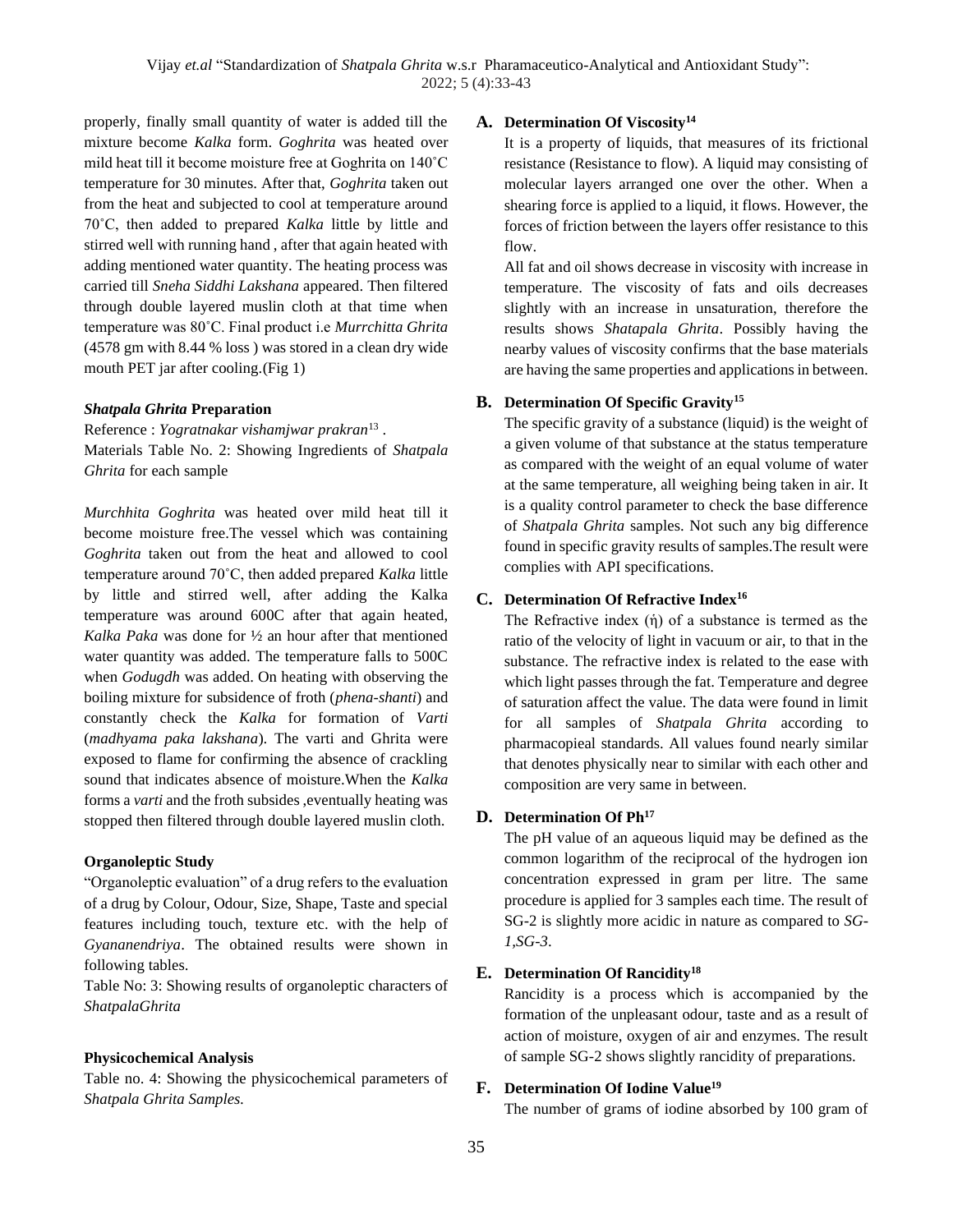the sample material when determined by using Wijs solution. The oil/fat sample taken in chloroform is treated with a known excess of iodine mono chloride solution in glacial acetic acid (Wijs Solution). The excess of iodine monocloride is treated with potassium iodide and the liberated iodine estimated by titration with sodium thiosulphate solution. The value of SG-2 was found more than other samples denotes more unsaturation in SG-2 than SG-1 & SG-3.

#### **G. Determination Of Acid Value<sup>20</sup>**

It is the number of milligrams of potassium hydroxide required to neutralize the free fatty acids present in one gram of fat. The result of Acid value of all the three samples of *Shatpala Ghrita* under the normal limit (not more than 3) according to Pharmacopoeial standard for Ayurvedic Formulation, CCRAS.

#### **H. Determination Of Peroxide Value<sup>21</sup>**

The peroxide value is the number of mill equivalents of active oxygen that expresses the amount of peroxide contained in 1000 g of the substance. The result of all samples of *Shatpala Ghrita* were found quite similar and under the standard limit of Pharmacopoeial standard for Ayurvedic Formulation, CCRAS.

#### **I. Determination Of Saponification Value<sup>22</sup>**

The number of milligrams of potassium hydroxide required to neutralize the free acids and saponify the one gram of the sample material. The result of Saponification value of all the three samples of *SG-1,SG-2 & SG-3* nearby to normal limit.

## **J. Determination Of Ester Value<sup>23</sup>**

It is a measure of the saponifiable esters in the material. It is calculated as the difference between the saponification value and the acid value. Ester value denotes the presence of esters other than free fatty acids in the samples and use a quality control parameter for fat containing preparations. The result shows all the samples of *SG-1, SG-2 &SG-3* within the limit and complies with each other.

## **K. Determination Of Free Fatty Acid<sup>24</sup>**

The free fatty acid content is expressed as oleic acid equivalents. It is a relative measure of rancidity as free fatty acids are normally formed during decomposition of oil glycerides. The results were found in similar range that confirms same quantity of fat substance in all the samples.

## **L. Determination Of Total Fatty Matter**

Quantitative estimation of crude fatty substances

(Triglycerides, phospholipids, wax ester, sterols) present in the Sample material. The results were found in similar range that confirms in formulation both base represent nearly same quantity of fat substance.

# **M. Test For Heavy Metal<sup>25</sup>**

Heavy metals is a group of tests that measures the quantity of specific potentially toxic metals in ayurvedic/unani/siddha and food stuffs. These heavy metals are lead, cadmium, mercury and arsenic.The procedure used was wet digestion. The Metal content of the sample will be calculated according to the following equation by AAS in ppm unit. *Shatpala Ghrita* samples were free from Heavy metals and it was safe for therapeutic purpose.

# **N. Test For Afflatoxins<sup>26</sup>**

Aflatoxins are closely related group of secondary metabolites shown to be mycotoxin. They are produced by fungus named Aspergillus flavus. There are four types of B1, B2, G1, G2. Aflatoxin residue are highly toxic and causes carcinogenicity. Aflatoxins easily separates and visualize by the application of thin layer chromatographic system with detection at UV 254nm and 366 nm. The result of the Afflatoxins shows that, prepared samples of *Shatpala Ghrita* were free from afflatoxins and it was safe for therapeutic purpose .

## **O. Microbiological Analysis<sup>27</sup>**

**Total bacterial count**: Total aerobic bacterial count is the most important test to evaluate of microbial contamination in Ayurvedic formulation and raw material.

**Total fungal count** : Total yeast and mould count is the most important test to evaluate of fungal contamination in herbal medicine and raw material.

The result of microbial analysis of the samples of *Shatpala Ghrita* were found quite similar and under the standard limit of Pharmacopoeial standard for Ayurvedic Formulation, CCRAS.

**1. Phytochemical Screening: Qualitative Test** HPTLC: High performance thin layer chromatography is a sophisticated and automated form of TLC technique. The method is used for separation of the components present in the mixture both qualitatively as well as quantitatively. Thin layer chromatography profile of *Ghrita* (Hexane Extract) was developed by using Benzene and Ethyl acetate in 9:1 ratio as solvent system and the plate were visualized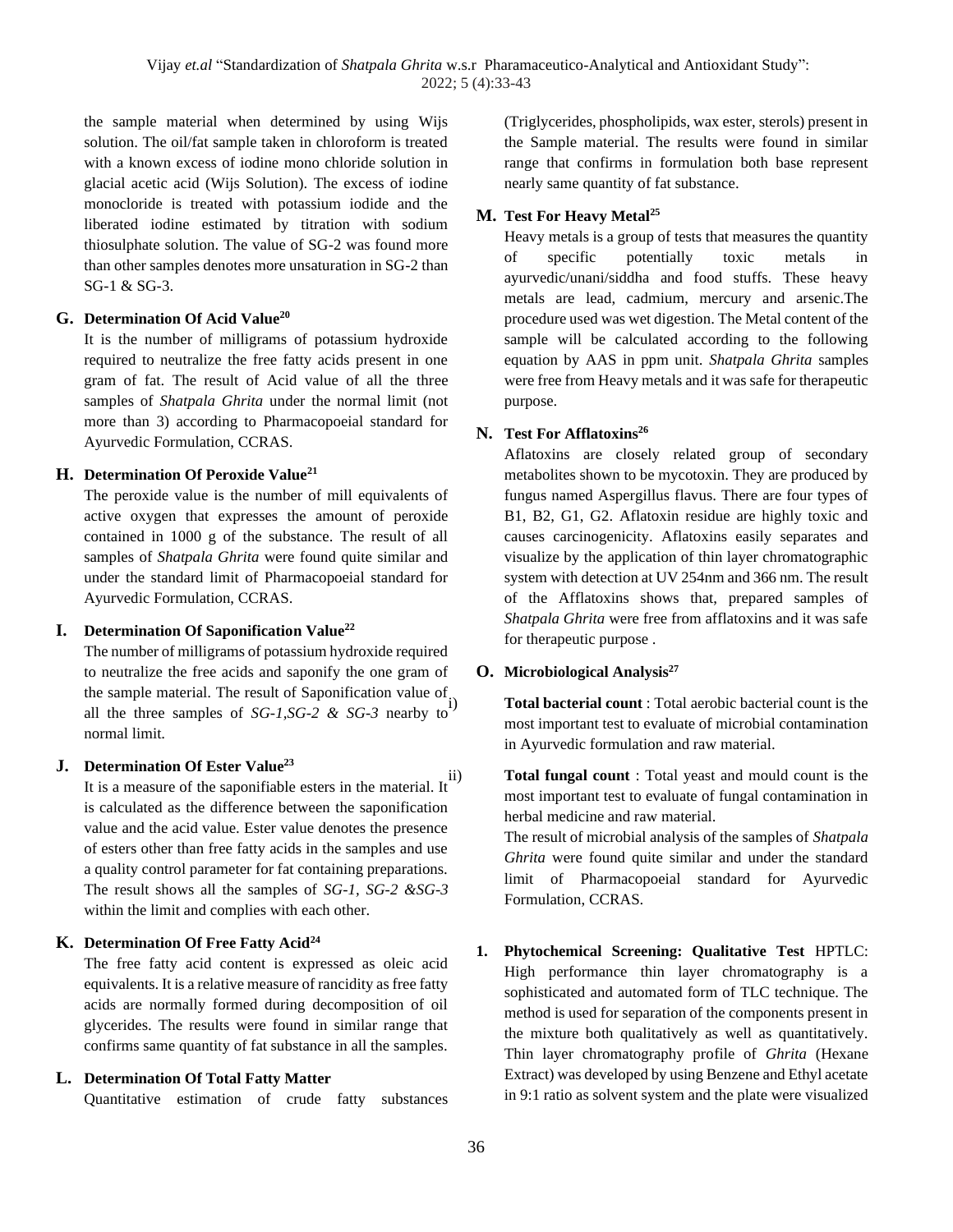in UV chamber at long wavelength (366nm). The stationary phase is applied onto the plate uniformly and then allowed to dry and stabilize. These days, however, ready-made plates are preferred.(Fig 2) All three samples showing large number of spots which ultimately denotes that samples have large number of active principles. The scanning data shows different spots visualized get confirms the chemical nature and distribution pattern in specified mobile phase. Table No 5

## **2. Antioxidant Study**

Antioxidant activity of particular drug extract can be evaluated by calculating the free radical scavenging activity of that drug using DPPH and spectrophotometer. Sample (*Shatpala Ghrita*) was subjected to solvent extraction using methanol as solvent.

- I) **DPPH radical scavenging activity**: Radical scavenging activity of *Shatpala Ghrita* was measured according to the method of Blois.28 Gallic acid was used as control.Sample-2 was observed significant IC50 Value.(Fig 3)
- II) **Superoxide radical scavenging activity** : The superoxide anion scavenging activity was measured based on the described method<sup>29</sup>. Superoxide radicals were generated in a PMS-NADH system by oxidation of NADH and assayed through reduction of NBT. Quercetin was used as the positive control. The decrease in the extent of NBT reduction, measured by the absorbance of the reaction mixture, correlates with the superoxide radical scavenging activity of *Shatpala Ghrita*.(Fig 4)

# **RESULTS AND DISCUSSIONS**

After *paka* the odour of samples lead to aromatic due to addition of *drava dravyas*. All samples are in semiliquid consistency before *Sneha paka* then leads to liquid consistency due to *agni sanyog* for long duration. Viscocity allows easy removal from its packaging, expansion and consistency. The viscosity of SG-1,SG-2,SG-3 were observed as 35.37cP to 37.75 cP which shows that the *ghrita* had a proper flowing consistency. The specific gravity of a sample is expected to alter due to the presence of dissolved substances in the sample. This will allow the user to determine if the test fluid will be heavier or lighter than the standard fluid. Results of physicochemical analysis of *Shatpala ghrita* are detailed in Table 3. Loss on drying, Specific gravity, and Refractive index, are in normal range. . If Saponification value is more than normal range, it indicates lower molecular saturated fatty acids.

Higher the iodine value, the less stable will be *Ghrita* and the more susceptible it is to oxidation and free radical production. High iodine value *Ghritas* are prone to oxidation and polymerization and the sample becomes rancid, which decreases the shelf life and stability of the product. If acid value is more, then chances of photooxidation and rancidity are more. The obtained values of these tests were found within normal limits in *Shatpala Ghrita*, which indicate good quality of product. In addition, no rancidity was found in the finished product.

The refractive index was nearly to 1.485.The specific gravity of the samples was nearly to 0.9551, which was closer to plain *Ghrita*, for which it was 0.9, showing that the sample was not too dense. The acid value of samples SG-1, SG-2 & SG-3 are 0.05, 0.04, 0.04 respecively. Lesser acid value confirms the greater stability of *Taila.* The peroxide value shows that inspite of cooking with aqueous media there was no oxidative damage of *Shatapala Ghrita* and the final product was more stable. The peroxide value ranges from 3.48 to 3.99.

**HPTLC** provides qualitative information of the main constituents of the drug. In the present study, methanolic extract of the sample was used and the solventsystem was toluene and ethyl acetate in the ratio 9:1 respectively. For determination of TLC plate methanolic H2SO4 was used. Sample of *Shatpala Ghrita* were analyzed on different wavelengths 254 nm, 366 nm and 510 nm. *SG-2 & SG-3* shows maximum number of spots in visible light.The presence of these spots could be due to the addition of various *Kalka dravya and Dravadravyas*. But due to the absence of any standards, the specific compound could not be separately identified. The Superoxide Radical Scavenging activity was performed using Quercetin as standard, Sample *SG-2* shows antioxidant activity at lower IC 50 as compared to other samples. Super oxide radical scavenging methods, it was found that the radical scavenging activity of methanolic extract of *SG-1,SG-2,SG-3* increase in concentration in dose dependant manner and exhibited significant activity at 4 mg with inhibition concentration 43.80, 32.82, 22.95 & and absorbance value is 0.448, 0.395, 0.453. Sample showed good Super oxide radical scavenging, but SG-1 showed IC 50 significant.

# **CONCLUSION**

1-*Shatapala Ghrita* is mentioned in *Yogratnakara Vaidhya Prabha Visham Jwara Prakarana, Bhaishjya Ratnavali* and other relevant Ayurvedic treatise. It is a wellestablished drug used to treat imbalanced state of *Doshas*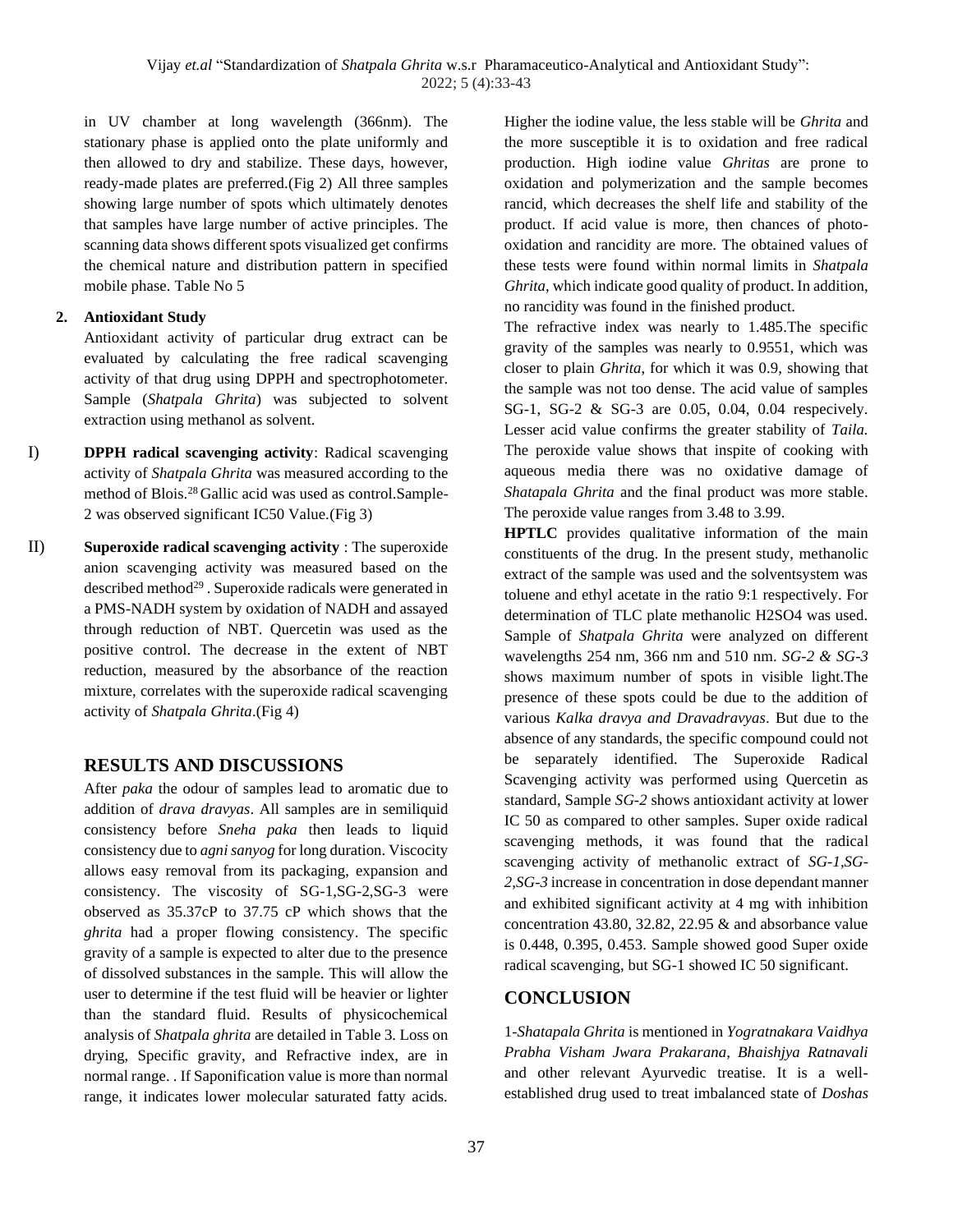mainly *Vata and Kapha*.

2- The conceptual study suggests that *Shatapala Ghrita* is used to treat *Jwara* mainly *Vata* and *Kapha Dosha* predominant.

3-The pharmaceutical study revealed the SMP and SOP established for *Shatapala Ghrita*. It also concludes the amount of final product viz., *Shatpala Ghrita* is nearly reduced upto 11%- 15% with the temperature range from 50°C to 90°C.

*4-Murchana* performed on Go-Ghrita makes it a better medium for the solubility of the drug and imparts all the specific properties to the Ghrita which can be used to increase the efficacy of the drugs. Hence, it can be inferred that the medicated Ghrita should be prepared by taking the *Murchhita Ghrita* as ingredient rather without *Ghrita Murchhana*.

5-The values obtained for physico-chemical analysis can be used for establishing the standard parameters as standard marker. The results of this study may be used as the reference standards in further research. In the HPTLC profile, SG-2 & SG-3 shows maximum number of spots in visible light under 510 nm. The presence of these spots could be due to the addition of various *Kalka Dravya* and *Drava-Dravyas*.

6-The antioxidant study reveals that IC50 concentration of SG-2 is lower than the other samples in both DPPH & superoxide radical scavenging due to the theory of mass transfer mechanism i.e. the soluble active principles are shifted from *Kalka Dravya* to the *Drava-Dravya* depends on factors like agitation which increases concentration gradient. Though, the groundwork requisites for the standardization of *Shatapala Ghrita* are covered in the current study, additional echoing analysis and investigations are required for the identification of all the active chemical constituents of the test drug to substantiate the clinical efficacy.

# **Acknowledgements:- Nil Conflict of Interest – None Source of Finance & Support – Nil**

# **REFERENCE:**

1. Shastri V, Sharangdhar, Sharangdhar Samhita, Madhyam khanda with the commentary Adhamalla Dipika and

kasirama Gudhartha Dipika, Chaukhamba Orientale, Varanasi, edition 5th , 2002.

- 2. Shastri K, Charaka, Charaka Samhita, Viddyotini Hindi Commentory Chikitsa Sthana 5, Shloka147-148, Chaukhambha Bharti Academy, Varanasi, reprint 2019.
- 3. Tripathi I, Vagbhatta, Ashtanga Hriday Chikitsa Sthana, Hindi commentary Addhyaya 5, Shlika 22-23, Chaukhambha Sanskrit Prathisthamn Delhi, pg 620.
- 4. Shastri K Sharangdhar, Sharangdhar Samhita, Madhyam khanda with the commentary Adhamalla Dipika and kasirama Gudhartha Dipika Edited by Pandita Parshuram Shastri Vidyasagar, Chaukhamba Orientale, Varanasi, edition 5th , 2002.
- 5. Mishra S, Bhaishajya Ratnavali, Hindy Commentory, Jwaraadhikar Addhyaya 5, Shloka 1300-1301, Chaukhambha Surbharti Prakashan 2009.pp.211.
- 6. Tripathi I, Yogratnakar Vaiddya Prabha Hindi commentary, Krishndas Accademy, Varanasi, Visham Jwara Prakaran, Shloka 117-118, Krishndas Accademy, Varanasi2009.pp.186.
- 7. Shastri K, Charaka, Charaka Samhita, Viddyotini Hindi Commentory Chikitsa Sthana 5, Shloka147-148, Chaukhambha Bharti Academy, Varanasi, reprint 2019
- 8. Tripathi B, Vagbhatta, Ashtanga Hriday Chikitsa Sthana, Hindi commentary Addhyaya 5, Shlika 22-23, Chaukhambha Sanskrit Prathisthamn Delhi, 2013.pp.620.
- 9. Shastri P, Sharangdhar, Sharangdhar Samhita, Madhyam khanda with the commentary Adhamalla Dipika and kasirama Gudhartha Dipika, Chaukhamba Orientale, Varanasi, edition 5th ,2002
- 10. Sen G, Bhaishajya Ratnavali, Hindy Commentory , Jwaraadhikar Addhyaya 5, Shloka 1300-1301, Chaukhambha Surbharti Prakashan ;2009.pp.211.
- 11. Tripathi I, Yogratnakar Vaiddya Prabha Hindi commentary, Visham Jwara Prakaran, Shloka 117-118, Krishndas Accademy, Varanasi 2009.pp.186
- 12. Shastri AD, Bhaishjaya Ratnavali, Chapter Jwara Chikitsa-5 Sholoka126 Choukambha Sanskrit samsthan, Varanasi.2005.
- 13. Tripathi I Yogratnakar Vaiddya Prabha Hindi commentary Krishndas Accademy, Varanasi, Visham Jwara Prakaran, Shloka 117-118, Krishndas Accademy, Varanasi,2009.pp.186
- 14. Anonyms, The Ayurvedic Pharmacopeia of India, Part I, Vol. –VI, Department of Aayush, Ministry of Health and Family Welfare, Govt. of India, edition, 2008,Page no.301
- 15. Anonyms, The Ayurvedic Pharmacopeia of India, Part I,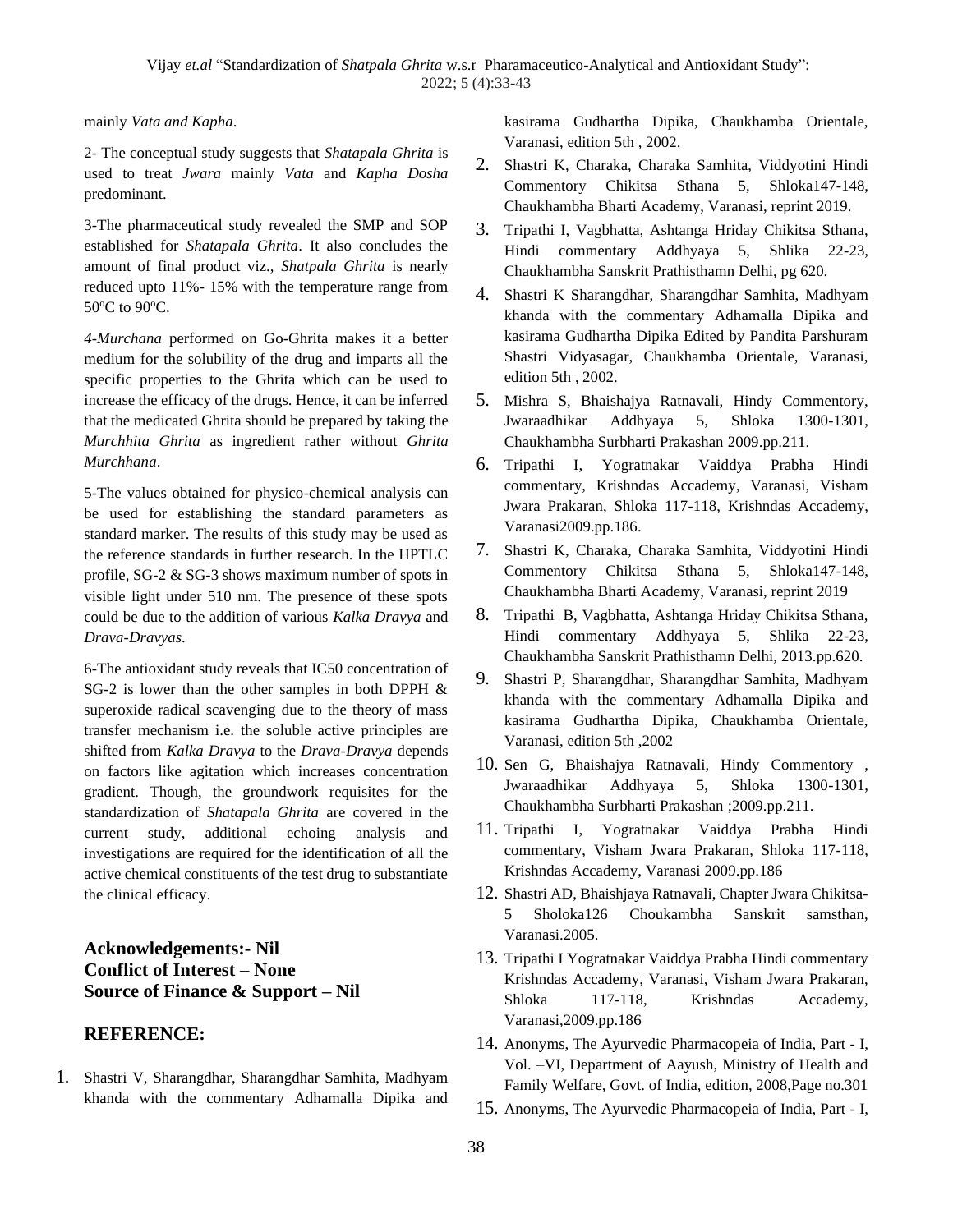Vol. –VI, Department of Aayush, Ministry of Health and Family Welfare, Govt. of India, edition, 2008,Page no.297

- 16. Anonyms, The Ayurvedic Pharmacopeia of India, Part I, Vol. –VI, Department of Aayush, Ministry of Health and Family Welfare, Govt. of India, edition, 2008,Page no.297
- 17. Anonyms, The Ayurvedic Pharmacopeia of India, Part I, Vol. –VI, Department of Aayush, Ministry of Health and Family Welfare, Govt. of India, edition, 2008,Page no.291
- 18. Anonyms, The Ayurvedic Pharmacopeia of India, Part I, Vol. –VI, Department of Aayush, Ministry of Health and Family Welfare, Govt. of India, edition, 2008,Page no.300
- 19. Anonyms, The Ayurvedic Pharmacopeia of India, Part I, Vol. –VI, Department of Aayush, Ministry of Health and Family Welfare, Govt. of India, edition, 2008,Page no.300
- 20. Anonyms, The Ayurvedic Pharmacopeia of India, Part I, Vol. –VI, Department of Aayush, Ministry of Health and Family Welfare, Govt. of India, edition, 2009
- 21. Anonyms, The Ayurvedic Pharmacopeia of India, Part I, Vol. –VI, Department of Aayush, Ministry of Health and Family Welfare, Govt. of India, edition, 2009
- 22. Anonyms, The Ayurvedic Pharmacopeia of India, Part I, Vol. –VI, Department of Aayush, Ministry of Health and Family Welfare, Govt. of India, edition, 2009
- 23. Anonyms, The Ayurvedic Pharmacopeia of India, Part I, Vol. –VI, Department of Aayush, Ministry of Health and

Family Welfare, Govt. of India, edition, 2009

- 24. Anonyms, The Ayurvedic Pharmacopeia of India, Part I, Vol. –VI, Department of Aayush, Ministry of Health and Family Welfare, Govt. of India, edition, 2009
- 25. Anonyms, The Ayurvedi,c Pharmacopeia of India, Part I, Vol. –VI, Department of Aayush, Ministry of Health and Family Welfare, Govt. of India, edition, 2009Appendix, 2.3.8 p.no. 265.
- 26. Anonyms, The Ayurvedi,c Pharmacopeia of India, Part I, Vol. –VI, Department of Aayush, Ministry of Health and Family Welfare, Govt. of India, edition, 2009Appendix 2.7, pg no 288
- 27. Ayurvedic pharmacopoeia of India, part-1, volume-VI, appendix 2.4.1, pg no 275.
- 28. Blois MS. Antioxidant determination by the use of a stable free radical. Nature. 1958;181:1199e1200.
- 29. Robak J, Gryglewski RJ. Flavonoids are scavengers of superoxides anions. BiochemPharmacol. 1988;37:837e841

**How to cite this article:** Verma V.S, Kumar S, Meena J, Shyama "Standardization Of *Shatpala Ghrita* w.s.r Pharamaceutico-Analytical And Antioxidant Study" IRJAY.[online]2022;5(4);33-43. Available from: [https://irjay.com](https://irjay.com/) DOI: https://doi.org/10.47223/IRJAY.2022.5404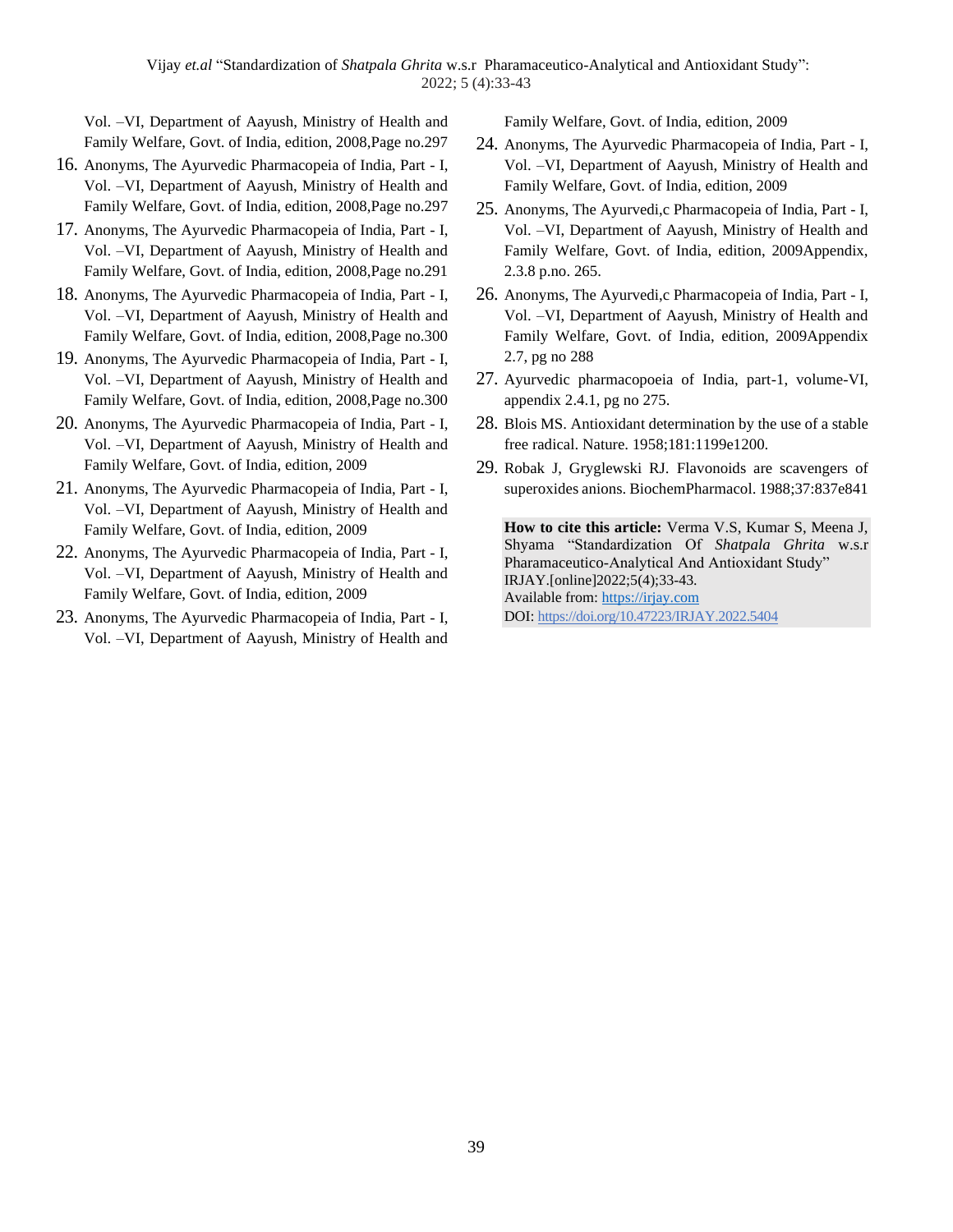| S.No | Name of drugs     | <b>English Name</b>       | Part of use       | Quantity        |             |
|------|-------------------|---------------------------|-------------------|-----------------|-------------|
| 1.   | Goghrita          | <b>Clarified Butter</b>   |                   | $5$ kg          | 1 part      |
| 2.   | Haritaki          | Terminelia Chebula        | Dried Pericarp    | $52 \text{ gm}$ |             |
| 3.   | Bibhitaki         | <i>Terminelia</i>         | Dried Pericarp    | $52 \text{ gm}$ |             |
|      |                   | <b>Bellerica</b>          |                   |                 |             |
| 4.   | Amalaki           | Embelica                  | Dried Pericarp    | $52 \text{ gm}$ | $1/16$ part |
|      |                   | <i><b>Officinalis</b></i> |                   |                 |             |
| 5.   | <b>Musta</b>      | Cyprus Rotandus           | Rhizome           | $52 \text{ gm}$ |             |
| 6.   | Haridra           | Curcuma Longa             | Rhizome           | $52 \text{ gm}$ |             |
| 7.   | Matulanga Swarasa | Citrus Medica             | Fresh Fruit juice | $52 \text{ gm}$ |             |
| 8.   | Water             |                           |                   | 20 litr         | 4 part      |

#### Table No 1. Showing Ingredients of *Ghrita Murchana*

Materials Table No. 2: Showing Ingredients of *Shatpala Ghrita* for each sample

| S.No             | Name          | <b>Latin Name</b>    | Part Use                | <b>Proportion</b> |                |
|------------------|---------------|----------------------|-------------------------|-------------------|----------------|
| 1.               | Pippali       | Piper longum         | Fruit                   | 41.66gm           | 1/4 part kalka |
| 2.               | Pippali Moola | Piper longum         | Root                    | 41.66gm           | 1/4 part kalka |
| 3.               | Chavya        | Piper retrofractum   | Root                    | 41.66gm           | 1/4 part kalka |
| $\overline{4}$ . | Chitraka      | Plumbago zeylancica  | Root Bark               | 41.66gm           | 1/4 part kalka |
| 5.               | Shunthi       | Zingiber officinalis | Rhizome                 | 41.66gm           | 1/4 part kalka |
| 6.               | Saindhava     | Rock salt            | Salt                    | $41.66$ gm        | 1/4 part kalka |
| 7.               | Go-Ghrita     |                      | <b>Clarified Butter</b> | $1 \text{ kg}$    | 1part-Sneha    |
| 8.               | Go-Dugdh      | Cow milk             |                         | $4 \text{ kg}$    | 4part-Dravya   |

#### **Table No: 3: Showing results of organoleptic characters of** *ShatpalaGhrita*

| S. No. | Organoleptic<br><b>Character</b> | Murchita ghrita | <b>SAMPLE-1</b><br>$(SG-1)$ | <b>SAMPLE-2</b><br>$(SG-2)$ | $SAMPLE-3(SG-3)$ |
|--------|----------------------------------|-----------------|-----------------------------|-----------------------------|------------------|
|        | Colour                           | Yellow          | Light yellow                | Light yellow                | Light yellow     |
| 2.     | Odour                            | Characteristic  | Aromatic                    | Aromatic                    | Aromatic         |
| 3.     | Consistency                      | Semiliquid      | Liquid                      | Liquid                      | Liquid           |
| 4.     | Appearance                       | Semiliquid      | <b>Oily Viscous</b>         | Oily Liquid                 | Oily Liquid      |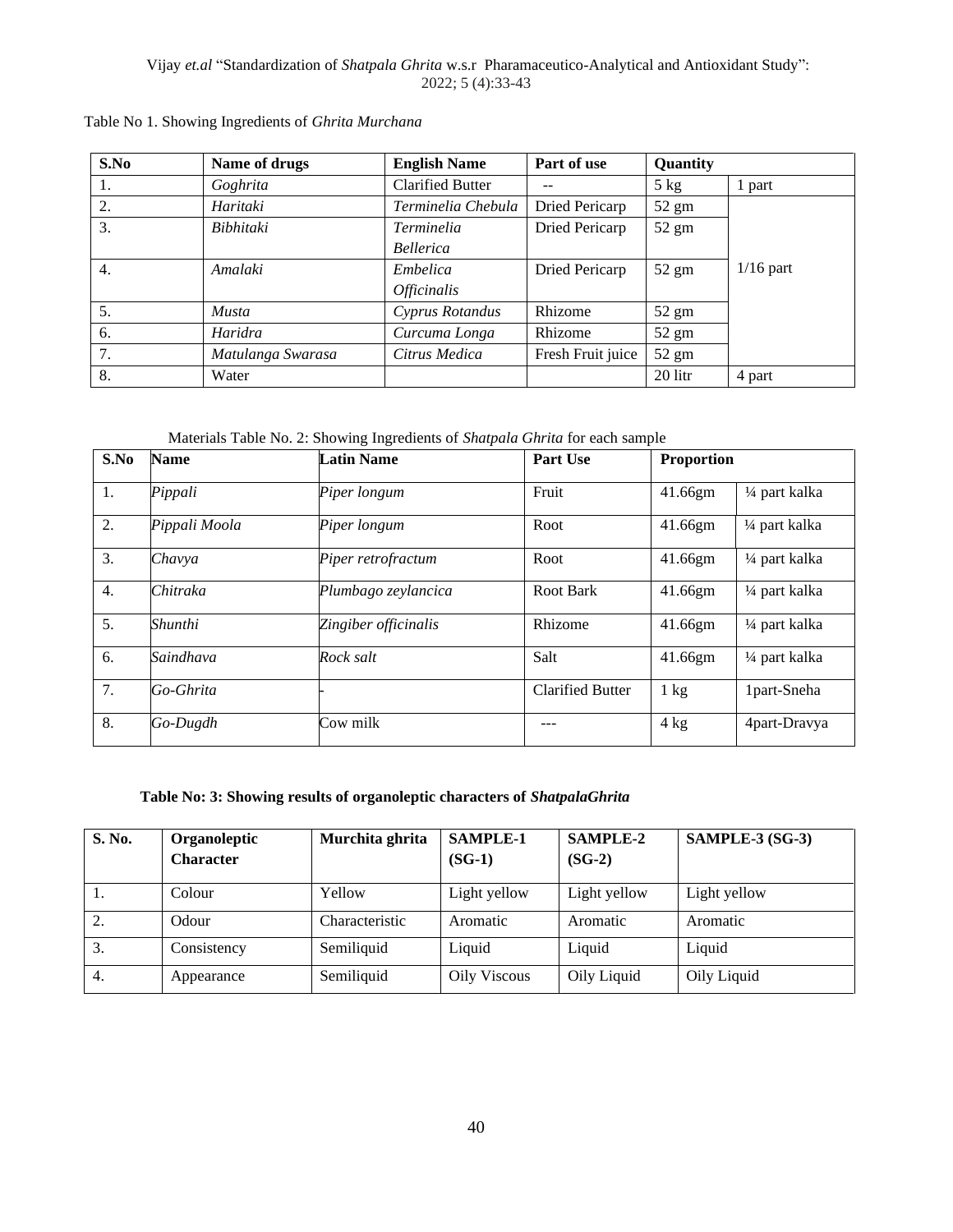| S.NO.        | <b>Parameter</b>             | SAMPLE-1                   | SAMPLE-2                   | SAMPLE-3                                              |
|--------------|------------------------------|----------------------------|----------------------------|-------------------------------------------------------|
|              |                              | $(SG-1)$                   | $(SG-2)$                   | $(SG-3)$                                              |
| $\mathbf{1}$ | Organoleptic characters      |                            |                            |                                                       |
|              | Colour                       | Light yellow               | Light yellow               | Light yellow                                          |
|              | Odour                        | Aromatic                   | Aromatic                   | Aromatic                                              |
|              | Consistency                  | Liquid                     | Liquid                     | Liquid                                                |
|              | Appearance                   | Oily viscous               | Oily viscous               | Oily viscous                                          |
| 2            | Viscosity                    | 37.75 cP                   | 35.37 cP                   | 37.00 cP                                              |
| 3.           | Specific Gravity             | 0.9478                     | 0.9595                     | 0.9550                                                |
| 4.           | Refractive Index             | 1.485                      | 1.480                      | 1.481                                                 |
| 5.           | pH                           | 4.75                       | 4.10                       | 5.65                                                  |
| 6.           | Rancidity                    | Absent                     | Present                    | Absent                                                |
| 7            | Iodine Value                 | 27.89                      | 31.85                      | 28.23                                                 |
| 8            | Acid value                   | 0.05                       | 0.04                       | 0.04                                                  |
| 9            | Peroxide Value               | 3.99                       | 3.97                       | 3.48                                                  |
| 10           | Saponification value         | 297.15                     | 274.96                     | 273.56                                                |
| 11           | Ester value                  | 297.10                     | 274.92                     | 273.52                                                |
| 12           | Free fatty acid              | 0.05                       | 0.04                       | 0.04                                                  |
| 13           | Total fatty matter           | 97.76                      | 96.03                      | 96.97                                                 |
| 14           | Heavy metals                 |                            |                            |                                                       |
|              | Lead (Pb)                    | BLQ (LOQ 0.1)              | BLQ (LOQ 0.1)              | BLQ (LOQ 0.1)                                         |
|              | Cadmium (Cd)                 |                            |                            | BLQ (LOQ 0.1) BLQ BLQ (LOQ 0.1) BLQ BLQ (LOQ 0.1) BLQ |
|              | Arsenic (As)                 | (LOQ 0.1) BLQ<br>(LOQ 0.1) | (LOQ 0.1) BLQ<br>(LOQ 0.1) | (LOQ 0.1) BLQ<br>(LOQ 0.1)                            |
|              | Mercury (Hg)                 |                            |                            |                                                       |
| 15           | <b>Total Afflatoxins</b>     |                            |                            |                                                       |
|              | Afflatoxin B1                | <b>BLQ (LOQ 0.008)</b>     | <b>BLQ (LOQ 0.008)</b>     | <b>BLQ (LOQ 0.008)</b>                                |
|              | Afflatoxin B2                | <b>BLQ (LOQ 0.008)</b>     | <b>BLQ (LOQ 0.008)</b>     | <b>BLQ (LOQ 0.008)</b>                                |
|              | Afflatoxin G1                | <b>BLQ (LOQ 0.008)</b>     | <b>BLQ (LOQ 0.008)</b>     | <b>BLQ (LOQ 0.008)</b>                                |
|              | Afflatoxin G2                | <b>BLQ (LOQ 0.008)</b>     | <b>BLQ (LOQ 0.008)</b>     | <b>BLQ (LOQ 0.008)</b>                                |
| 16           | Microbial Analysis           |                            |                            |                                                       |
|              | <b>Total Bacterial Count</b> | <10                        | $<$ 10                     | <10                                                   |
|              | <b>Total Funal Count</b>     | <10                        | $<$ 10                     | <10                                                   |

**Table no. 4: Showing the physicochemical parameters of** *Shatpala Ghrita Samples.*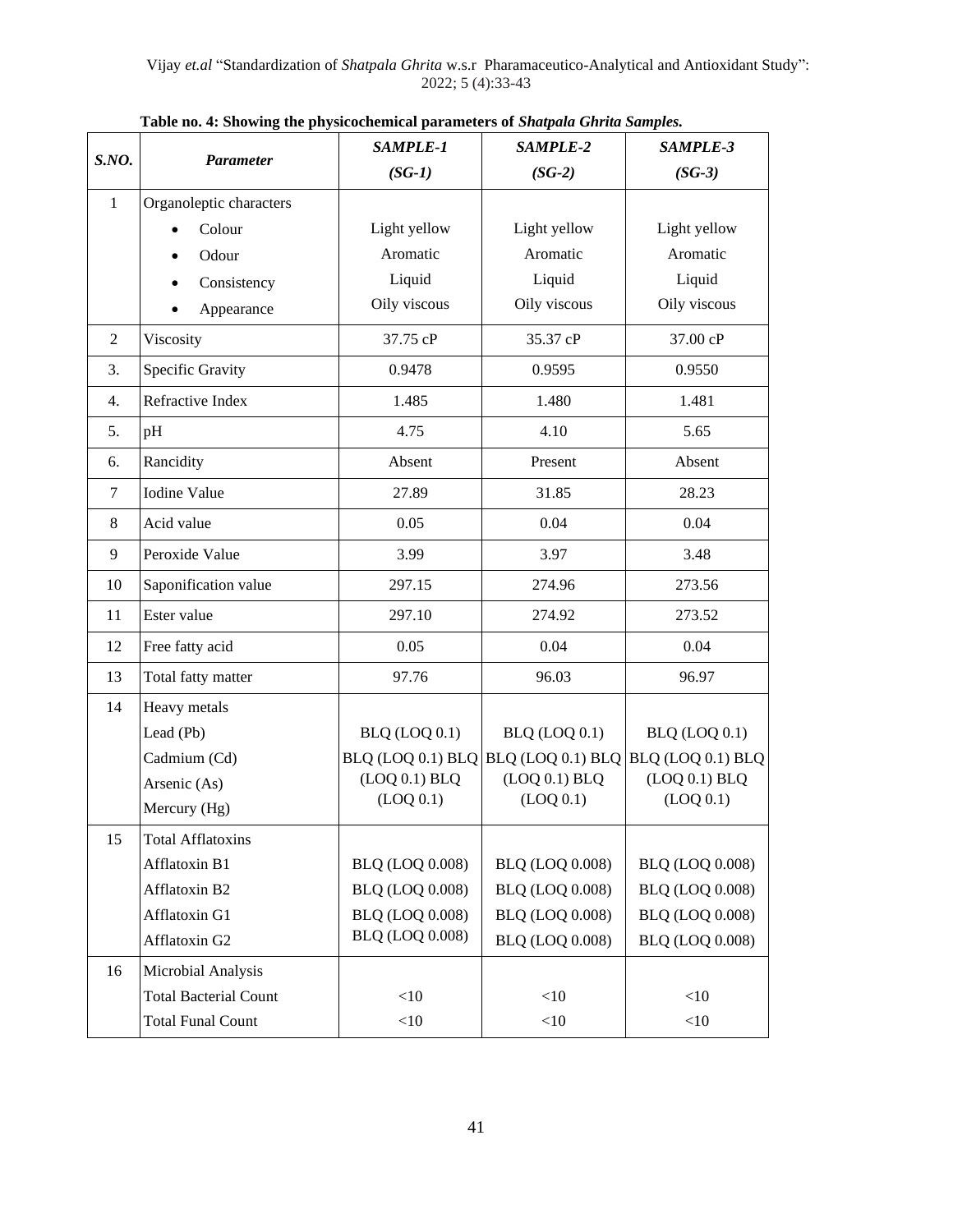## Vijay *et.al* "Standardization of *Shatpala Ghrita* w.s.r Pharamaceutico-Analytical and Antioxidant Study": 2022; 5 (4):33-43

Table No 5: Showing the results of HPTLC of *Shatapa Ghrita*.

| <b>Sample</b> | $254 \text{ nm}$    | 366 nm             | 510 nm              |
|---------------|---------------------|--------------------|---------------------|
| $SG-1$        | 9 spots visualized  | 7 spots visualized | 13 spots visualized |
| $SG-2$        | 11 spots visualized | 6 spots visualized | 17 spots visualized |
| SG-3          | 11 spots visualized | 4 spots visualized | 13 spots visualized |

# **Fig 1**



## **Fig 2**

#### PHARMACEUTICAL PROCESS OF SHATAPALA GHRITA